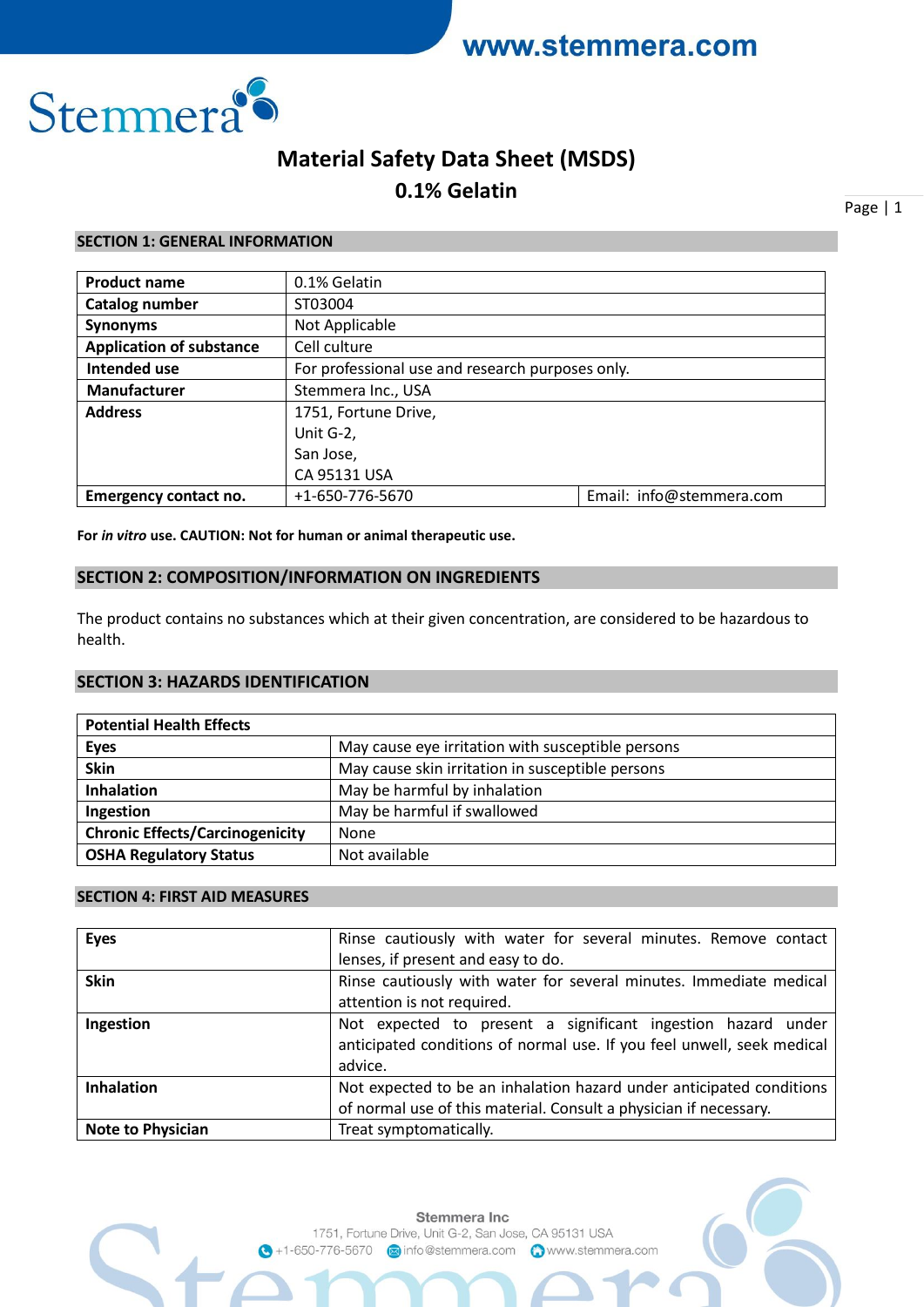

#### **SECTION 5: FIRE-FIGHTING MEASURES**

| Suitable Extinguishing Media    | Water spray. Carbon dioxide $(CO2)$ . Foam. Dry chemical. |           |  |
|---------------------------------|-----------------------------------------------------------|-----------|--|
| <b>Fire Fighting Procedures</b> | Standard procedure for chemical fires.                    | Page $ 2$ |  |

#### **SECTION 6: ACCIDENTAL RELEASE MEASURES**

| <b>Personal precautions</b>    | Always wear recommended Personal Protective Equipment. Use |
|--------------------------------|------------------------------------------------------------|
|                                | personal protection equipment.                             |
| <b>Methods for cleaning up</b> | Soak up with inert absorbent material.                     |

#### **SECTION 7: HANDLING AND STORAGE**

| <b>Handling</b> | Always wear recommended Personal Protective Equipment. No special<br>handling advices are necessary. |
|-----------------|------------------------------------------------------------------------------------------------------|
| <b>Storage</b>  | Keep in a dry, cool and well-ventilated place. Recommended storage<br>temperature 2 - 8 °C.          |

### **SECTION 8: EXPOSURE CONTROLS/PERSONAL PROTECTIONS**

**Exposure Limits:** We are not aware of any national exposure limit.

| <b>Personal Protective Equipment</b> |                                                                          |  |
|--------------------------------------|--------------------------------------------------------------------------|--|
| Respiratory protection               | In case of insufficient ventilation wear suitable respiratory equipment. |  |
| Eye protection                       | Wear safety glasses with side shields (or goggles).                      |  |
| Hand protection                      | Impervious gloves.                                                       |  |
| Skin and body protection             | Laboratory protective clothing required.                                 |  |
| Hygiene measures                     | Handle in accordance with good industrial hygiene and safety practice.   |  |

**Environmental Exposure Controls** | No special environmental precautions required.

#### **SECTION 9: PHYSICAL AND CHEMICAL PROPERTIES**

| <b>General Information</b>      |                   |
|---------------------------------|-------------------|
| <b>Physical State</b>           | Liquid            |
| Appearance                      | No Data Available |
| Odor                            | No Data Available |
| <b>Boiling Point</b>            | No Data Available |
| <b>Melting Point</b>            | No Data Available |
| <b>Flash Point</b>              | No Data Available |
| <b>Autoignition Temperature</b> | No Data Available |
| Oxidizing properties            | No Data Available |
| Solubility in Water             | Soluble           |

The physical properties of this product has not been determined but are believed to be very close to that of water.

#### **SECTION 10: STABILITY AND REACTIVITY**

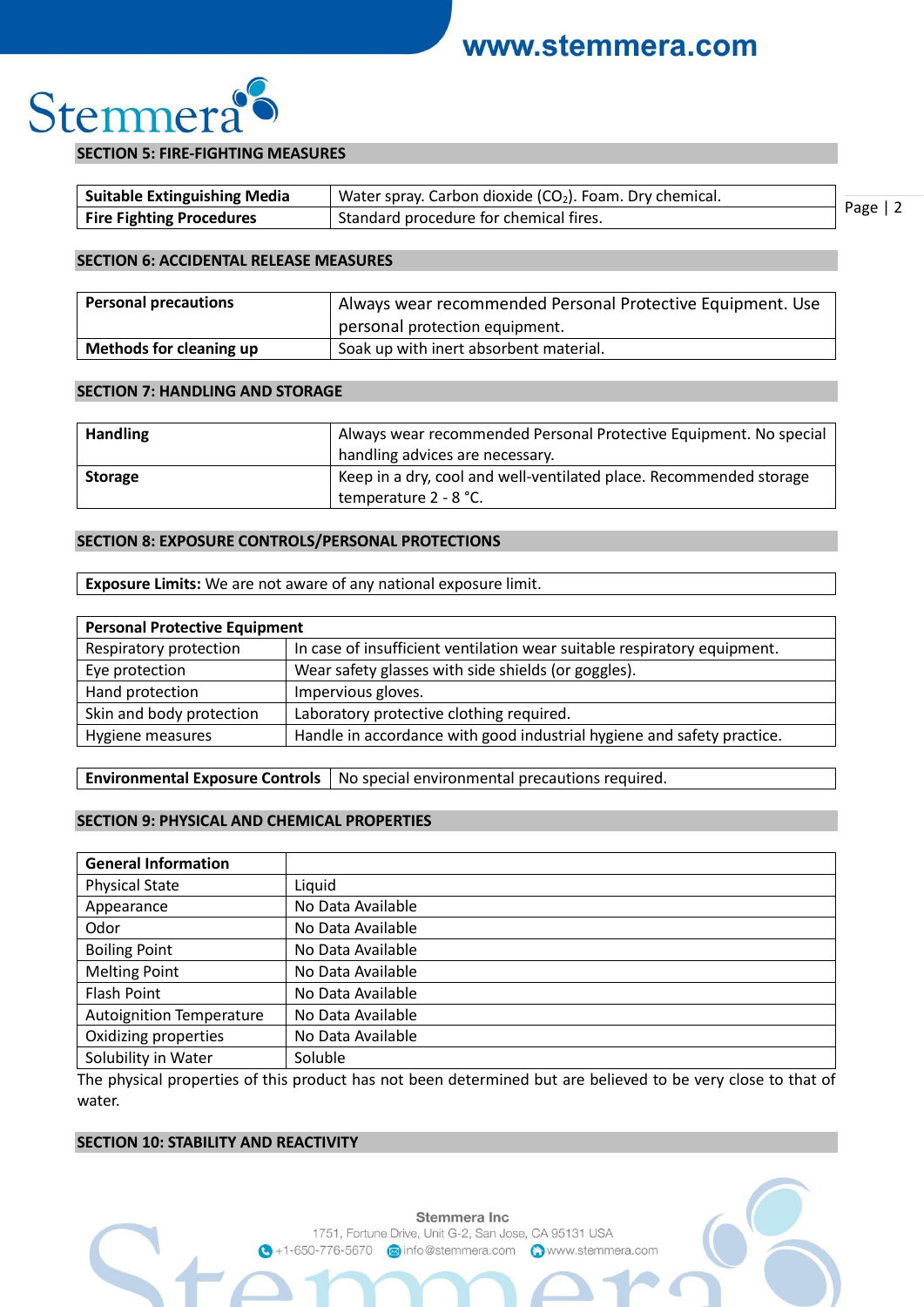

| Stability                | Stable under recommended storage conditions. |           |
|--------------------------|----------------------------------------------|-----------|
| Conditions to avoid      | No Data Available                            |           |
| Possibility of hazardous | Hazardous reaction has not been reported.    | Page $ 3$ |
| reactions                |                                              |           |
| Hazardous decomposition  | None under normal use conditions.            |           |
| products                 |                                              |           |
| Polymerization           | Hazardous polymerization does not occur.     |           |

#### **SECTION 11: TOXICOLOGICAL INFORMATION**

#### **Acute Toxicity**

No toxicology information is available.

| <b>Principle Routes of Exposure</b> | <b>Potential Health Effects</b>                   |
|-------------------------------------|---------------------------------------------------|
| Eyes                                | May cause eye irritation in susceptible persons.  |
| Skin                                | May cause skin irritation in susceptible persons. |
| Inhalation                          | May be harmful when inhaled.                      |
| Ingestion                           | May be harmful if swallowed.                      |

| Carcinogenic effects        | None                                         |
|-----------------------------|----------------------------------------------|
| Mutagenic effects           | None                                         |
| Reproductive toxicity       | None                                         |
| Sensitization               | None                                         |
| <b>Target Organ Effects</b> | No known effects under normal use conditions |

## **SECTION 12: ECOLOGICAL INFORMATION**

| Bioaccumulation            | No information available                                        |
|----------------------------|-----------------------------------------------------------------|
| Biodegradation             | Inherently biodegradable.                                       |
| <b>Ecotoxicity effects</b> | Contains no substances known to be hazardous to the environment |
|                            | or not degradable in waste water treatment plants.              |
| Mobility                   | No information available                                        |

### **SECTION 13: DISPOSAL CONSIDERATIONS**

Waste material must be disposed of in accordance with federal, state and local environmental regulations.

### **SECTION 14: TRANSPORT INFORMATION**

#### **IATA**

| Proper shipping name | Not classified as dangerous in the meaning of transport regulations. |
|----------------------|----------------------------------------------------------------------|
| Hazard class         | None                                                                 |
| Packing group        | None                                                                 |
| Subsidiary Class     | None                                                                 |
| UN-No                | None                                                                 |

#### **SECTION 15: REGULATORY INFORMATION**

Stemmera Inc 1751, Fortune Drive, Unit G-2, San Jose, CA 95131 USA ↑ +1-650-776-5670 a info@stemmera.com <br>
<br> **● +1-650-776-5670** a info@stemmera.com